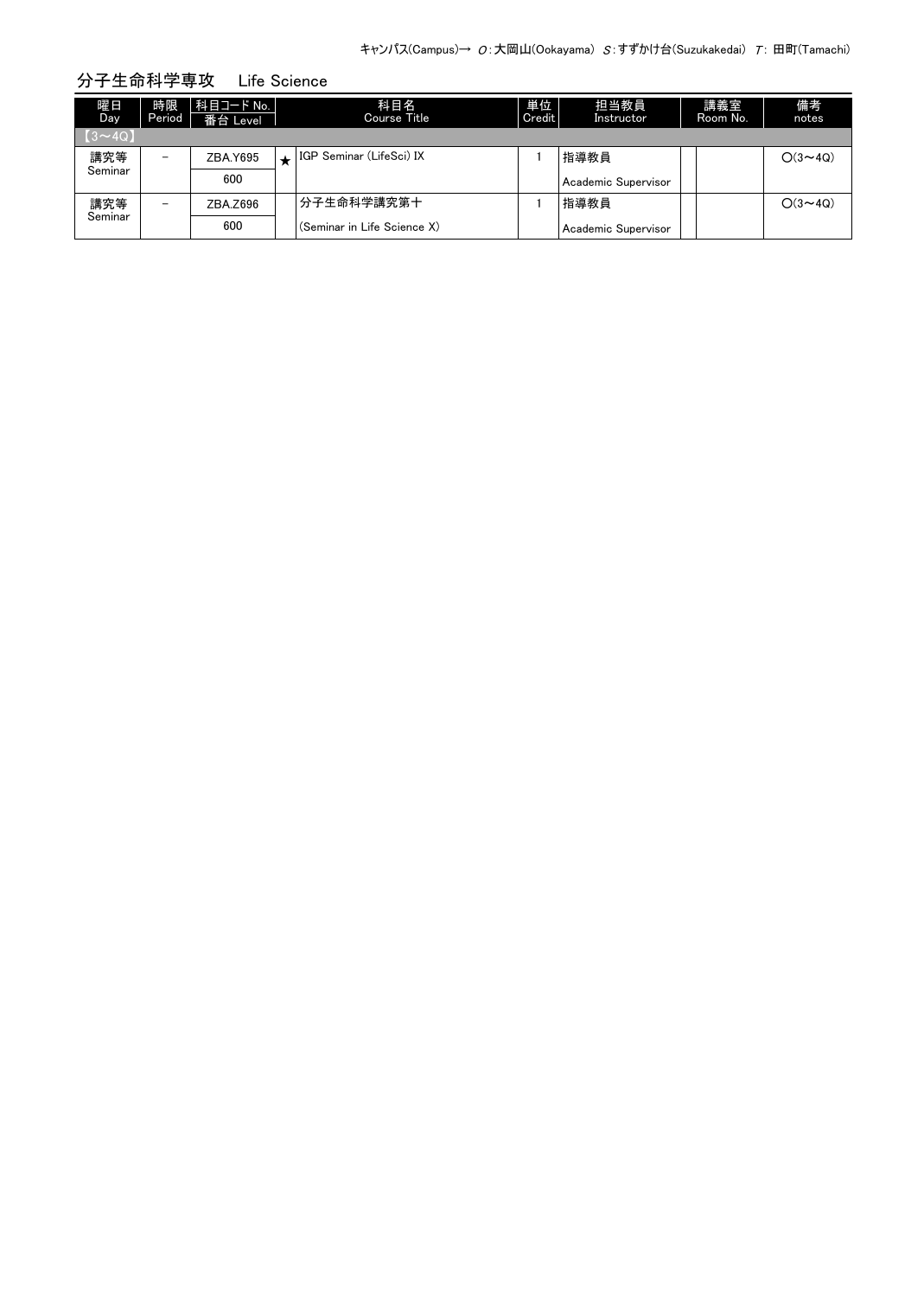| 躍日<br>Day      | 時限<br>Period | 科目コード No.<br>番台 Level |         | 科目名<br><b>Course Title</b>  | 単位<br>Credit | 担当教員<br>Instructor  | 講義室<br>Room No. | 備考<br>notes    |
|----------------|--------------|-----------------------|---------|-----------------------------|--------------|---------------------|-----------------|----------------|
| $(3 \sim 4Q)$  |              |                       |         |                             |              |                     |                 |                |
| 講究等            | -            | ZBB.Y691              | $\star$ | IGP Seminar (BioSci) V      |              | 指導教員                |                 | $O(3 \sim 4Q)$ |
| Seminar        |              | 600                   |         |                             |              | Academic Supervisor |                 |                |
| 講究等            | -            | ZBB.Y693              | $\star$ | IGP Seminar (BioSci) VII    |              | 指導教員                |                 | $O(3 \sim 4Q)$ |
| Seminar        |              | 600                   |         |                             |              | Academic Supervisor |                 |                |
| 講究等<br>Seminar | -            | ZBB.Y695              | $\star$ | IGP Seminar (BioSci) IX     |              | 指導教員                |                 | $O(3 \sim 4Q)$ |
|                |              | 600                   |         |                             |              | Academic Supervisor |                 |                |
| 講究等<br>Seminar | -            | ZBB.Z692              |         | 生体システム講究第六                  |              | 指導教員                |                 | $O(3 \sim 4Q)$ |
|                |              | 600                   |         | (Seminar in Biosystem VI)   |              | Academic Supervisor |                 |                |
| 講究等            | -            | ZBB.Z694              |         | 生体システム講究第八                  |              | 指導教員                |                 | $O(3 \sim 4Q)$ |
| Seminar        |              | 600                   |         | (Seminar in Biosystem VIII) |              | Academic Supervisor |                 |                |
| 講究等            | -            | ZBB.Z696              |         | 生体システム講究第十                  |              | 指導教員                |                 | $O(3 \sim 4Q)$ |
| Seminar        |              | 600                   |         | (Seminar in Biosystem X)    |              | Academic Supervisor |                 |                |

## 生体システム専攻 Biological Sciences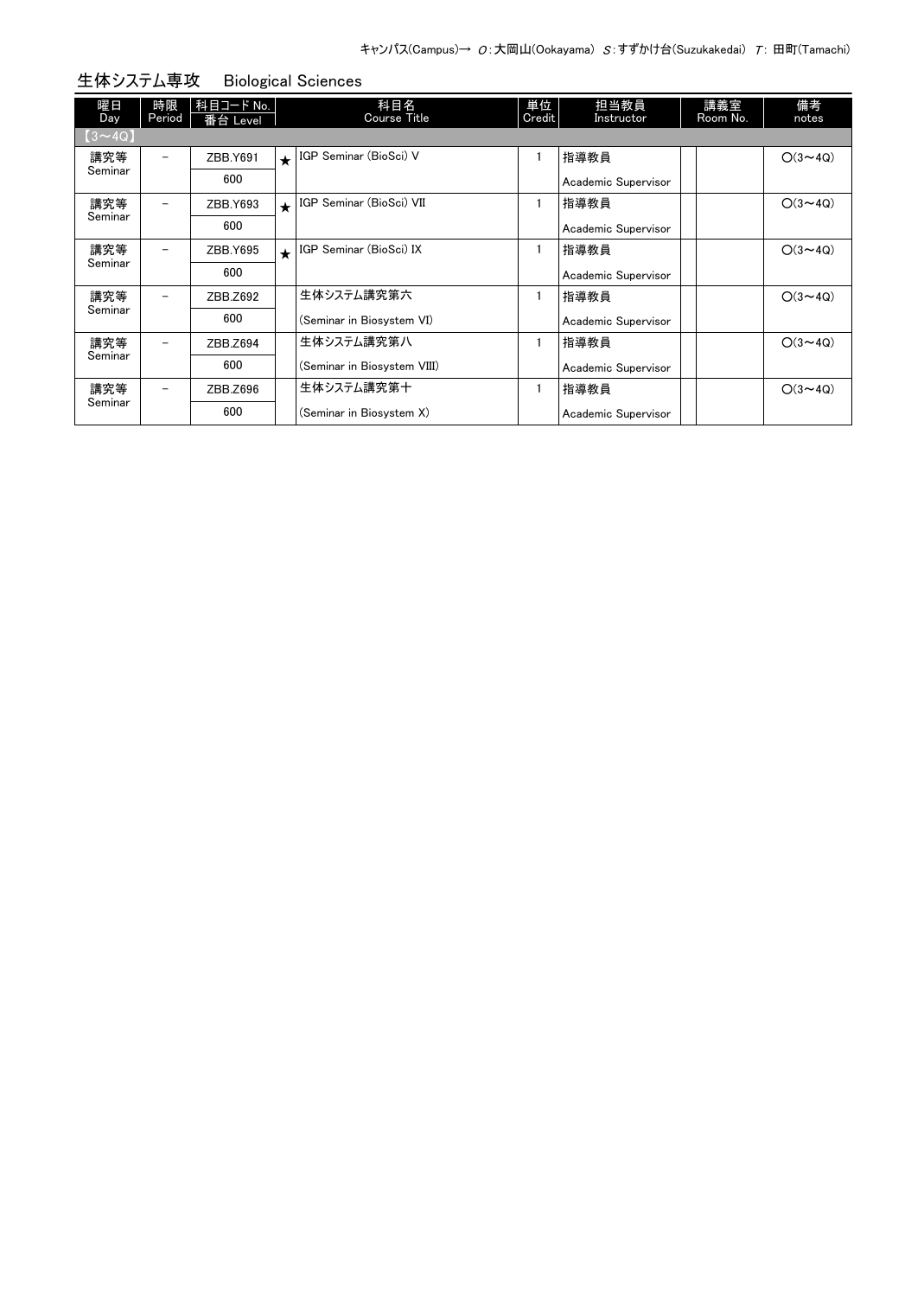生命情報専攻 Biological Information

| 曜日<br>Day      | 時限<br>Period | │ 科目コード No.<br>番台 Level | 科目名<br>Course Title                    | 単位<br>Credit | 担当教員<br>Instructor  | 講義室<br>Room No. | 備考<br>notes    |
|----------------|--------------|-------------------------|----------------------------------------|--------------|---------------------|-----------------|----------------|
| $(3 \sim 4Q)$  |              |                         |                                        |              |                     |                 |                |
| 講究等<br>Seminar | -            | ZBC.Z696                | 生命情報講究第十                               |              | 指導教員                |                 | $O(3 \sim 4Q)$ |
|                |              | 600                     | (Seminars in Biological Information X) |              | Academic Supervisor |                 |                |